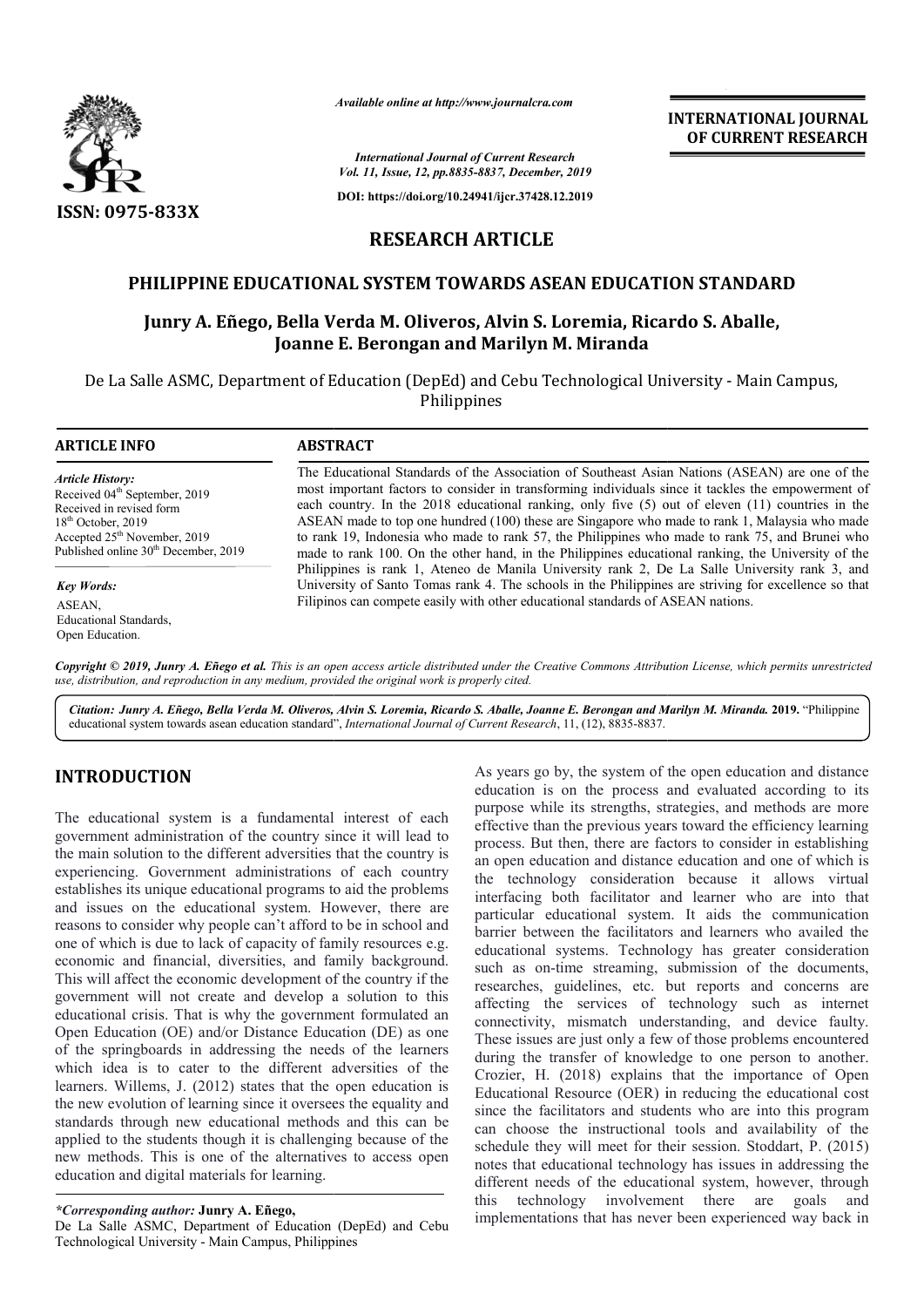the old era such as technical projects and the application of new teaching strategies.

**ASEAN and Open Education:** Association of Southeast Asian Nations (ASEAN) is a premier organization across the eleven (11) countries within the jurisdiction of Southeast Asia. This enables economic growth, social progress, and cultural development of every country. Through this association, other nations can benchmark their best practices and shares the best culture to other neighboring countries. The members of ASEAN nations are collaborating for effective handling in different unique ways of addressing the common educational issues per country. On the other hand, the organization is more concerned with the formulation of better ways to the educational system for the prosperous and peaceful motivated community. While in the context of a broader perspective, open education for all is common to the Asian people since it was introduced properly by the government through governmental laws and regulations. Through this program, the ASEAN nations are encouraged in pursuing different types of education and achieving their dreams to finish their course at the basic and tertiary levels. As of now, out of eleven (11) countries that belongs to the Southeast Asia nations only ten (10) are the members of the association. These are the country of Brunei, Cambodia, Indonesia, Lao PDR, Malaysia, Philippines, Singapore, Thailand, and Vietnam (The International Association of Universities, 2016).

## **RESULTS AND DISCUSSION**

In the latest educational ranking across ASEAN through different higher learning universities of different nations during the year 2018 as presented by *rappler.com (2018),* the result is in quite unsteady to other nations but not to Singapore who made in rank 1 and to Malaysia who garner the greatest number of schools that belongs to top 100. Indeed, Philippines made in rank 75. The result was manifested and respected by the association of ASEAN nations. Table 1 presents the ASEAN Ranking for the year 2018. For this year, only five (5) nations whose school/s made to top one hundred (100) out of the ten (10) nations participated in Southeast Asia. This table also posits the number of schools who made to the rank 100. On the other hand, Singapore has three (3) schools, Malaysia has six (6), Indonesia has three (3) schools, the Philippines has one (1) school, and Brunei has one (1).

**Philippine Schools and Open Education:** In the context of education in the Philippines, the government is still encouraging the citizens to continue their passion and interests towards study because of the importance of education, in some point, some government partners donated electronic devices e.g. mobile phones, laptops, desktops including internet connectivity to schools for the efficiency of the lesson despite the cost and issues that will come-out along the period of time. In this way, students have an impetus in improving their knowledge and skills within their span of interest. The technology transfer and assistance are evident to all aspects of the diverse educational systems in the country including the far-flung areas to cater to the different needs of the learners.

Most government-owned universities offer open and distance education based on the experiential methods in adapting the new classroom practices and changing the patterns of the educational system since its goal is "Education for All". However, due to the geographical location of the country, the

educational standards are affected due to contextualization and acculturation within the community-based development.



**ASEAN Educational Ranking**



**Philippine Educational Ranking**

Despite the problems encountered in the new open education, the government is up to discovering new solutions and still competing with other countries in Southeast Asia. Below is the list of Philippine schools that manages to top in the international standards who offered open and/or distance education. Acosta, M. (2016) states that education in the Philippines has its struggles in terms of delineation since the educational system is now shifting its paradigm and strategies to address the needs of the citizen of the country. Through new technology, there are new innovations that are considered for its impact especially the sharing of ideas to one person to another yet in the case of technology integration this brings the over-all significance of changes and full implementation of eeducation and e-learning in the Philippines. Table 2 presents the ranking of schools in the Philippinesthat manages to the top in the international standards. Rank one (1) is the University of the Philippines, rank two (2) is the Ateneo de Manila University, rank three (3) is De La Salle University, and rank four (4) is University of Santo Tomas.

Ally, M. et al. (2013) explains the importance of technical assistance in the education that will address the different common problems in the field of education especially in accessing various lessons anywhere that the students will go. In their study, during the self-assessment to students on what media they frequently used during their class discussions, 84 percent said that they used the search engine, 6 percent said